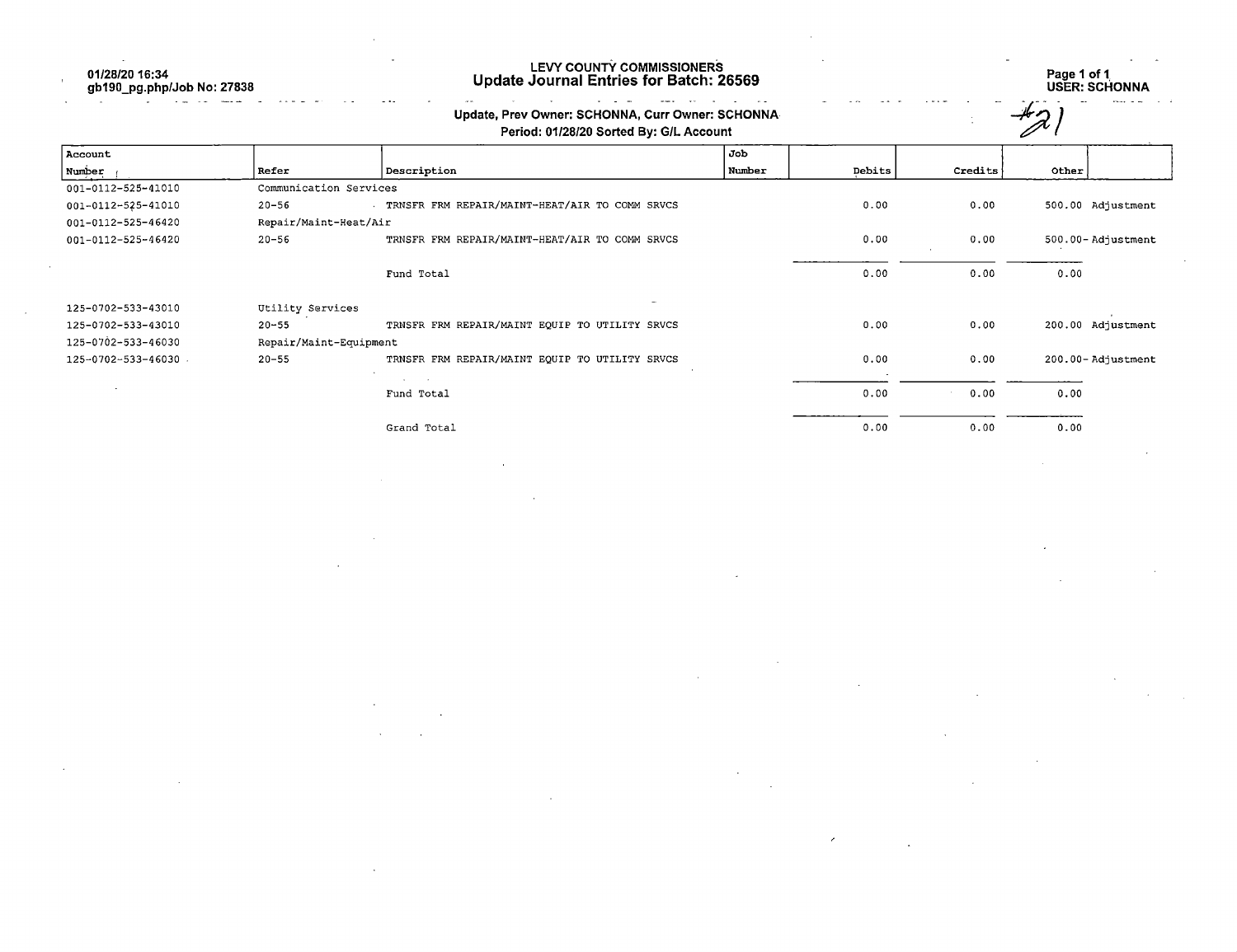FINANCE ONLY - BAH 20-55

## LEVY BOCC BUDGET AMENDMENT FORM Email to: LEVYFINANCE@LEVYCLERK.COM

|                          |                                                                            | One-Time or Recurring? |
|--------------------------|----------------------------------------------------------------------------|------------------------|
| Requesting               |                                                                            |                        |
| Department / Office:     | 0122 MAINTENANCE                                                           |                        |
|                          |                                                                            | One-time               |
|                          |                                                                            |                        |
|                          |                                                                            |                        |
| Explanation /            | TRANSFERRING WITH CATEGORIES                                               |                        |
| Description:             |                                                                            |                        |
|                          |                                                                            |                        |
|                          |                                                                            | Grant Match?           |
| <b>SOURCE of Funds</b>   |                                                                            |                        |
| and Required             | Reducing Expenses (Same Dept & Category) > Dept Head                       |                        |
| APPROVAL level:          | Approval                                                                   | NO                     |
|                          | NOTE ALL COMMITMENTS RECURRING MULTIPLE FISCAL YEARS REQUIRE BOCC APPROVAL | Approved?              |
|                          |                                                                            |                        |
| <b>BOCC</b> Meeting Date |                                                                            |                        |
| (if Necessary)           |                                                                            | NÓ.                    |
|                          |                                                                            |                        |
|                          | BUDGET AMENDMENT DETAIL                                                    |                        |
| Account Number           | Description                                                                | Increase (Decrease)    |
|                          |                                                                            |                        |
| 125-0702-533-43010       | UTILITY:SERVICES                                                           | \$<br>200              |
|                          |                                                                            |                        |
|                          |                                                                            |                        |
| 125-0702-533-46030       | <b>EREPAIR/MAINT EQUIPMENT</b>                                             | S<br>(200)             |
|                          |                                                                            |                        |
|                          |                                                                            |                        |
|                          |                                                                            |                        |
|                          |                                                                            |                        |

Net Increase (Decrease) in USES: \$

 $\bar{z}$ 

| AD<br>ENUES/SOURCES ONLY IN THIS SECTION: |                                             |                     |  |
|-------------------------------------------|---------------------------------------------|---------------------|--|
| <b>Account Number</b>                     | Description                                 | Increase (Decrease) |  |
|                                           |                                             | Š.                  |  |
|                                           |                                             |                     |  |
|                                           |                                             |                     |  |
|                                           |                                             |                     |  |
|                                           | Net Increase (Decrease) in SOURCES:         | Ş                   |  |
|                                           | DOES BUDGET AMENDMENT BALANCE? NESSENTIFIES |                     |  |
| DEPARTMENT<br>HEAD:                       |                                             |                     |  |
| <b>COUNTY</b>                             |                                             |                     |  |
| COORDINATOR:                              |                                             |                     |  |
|                                           |                                             |                     |  |
| CLERK OR FINANCE                          |                                             |                     |  |
| <b>OFFICER</b>                            |                                             |                     |  |